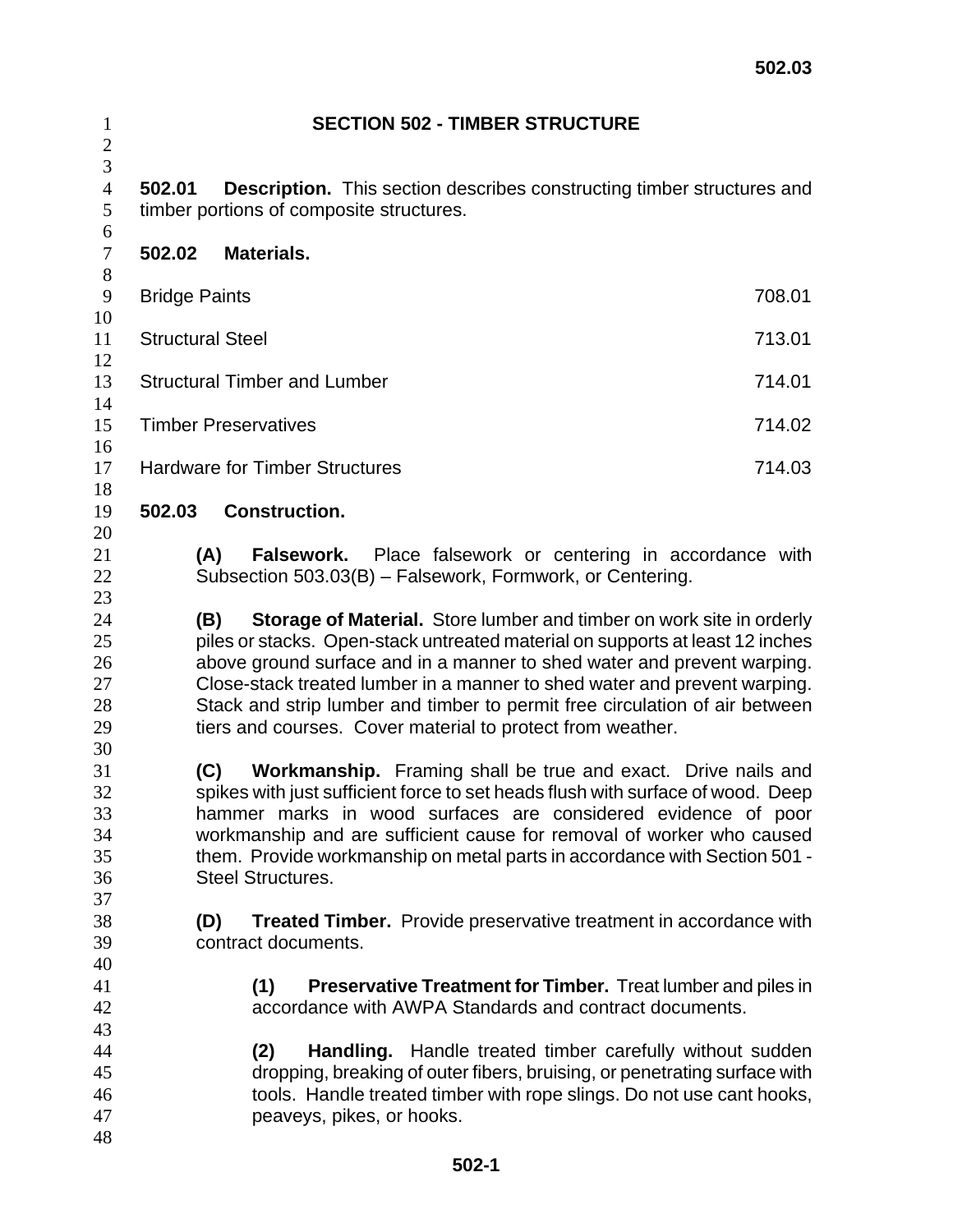| 49 | <b>Cutting, Framing, and Boring.</b> Cut, frame, and bore treated<br>(3)            |
|----|-------------------------------------------------------------------------------------|
| 50 | timbers before treatment, when practicable. Place untreated cuts,                   |
| 51 | borings, or other joint framings above high-water elevation when                    |
| 52 | treated timbers are to be placed in waters infested by marine borers.               |
| 53 |                                                                                     |
| 54 | <b>Cuts and Abrasions.</b> Dry and remove dirt, grease, and other<br>(4)            |
| 55 | foreign matter from cut surfaces prior to applying preservative. Trim               |
| 56 | abrasions before covering or brush coating treated piles or timber as               |
| 57 | follows:                                                                            |
| 58 |                                                                                     |
| 59 |                                                                                     |
|    | Cover cuts and abrasions in treated piles or timbers with<br>(a)                    |
| 60 | two applications of a mixture of 60 percent creosote oil and 40                     |
| 61 | percent roofing pitch.                                                              |
| 62 |                                                                                     |
| 63 | Brush coat cuts and abrasions in treated piles or timbers<br>(b)                    |
| 64 | with at least two applications of hot creosote oil, and cover with                  |
| 65 | hot roofing pitch.                                                                  |
| 66 |                                                                                     |
| 67 | Brush two coats of concentrated salt preservatives on<br>(c)                        |
| 68 | cut surfaces of salt-treated timber.                                                |
| 69 |                                                                                     |
| 70 | <b>Bolt Holes.</b> Treat with creosote oil all bolt holes bored after<br>(5)        |
| 71 | initial treatment, using a pressure bolt-hole treater acceptable to the             |
| 72 | Engineer. After treating bolt holes, plug unfilled holes with creosoted             |
| 73 | plugs.                                                                              |
| 74 |                                                                                     |
| 75 | (6)<br><b>Temporary Attachment.</b> Treat as required herein for bolt               |
| 76 | holes, all holes resulting from attaching forms or temporary braces to              |
| 77 | treated lumber with nails or spikes; and fill holes by driving zinc-coated          |
| 78 | nails, spikes, or creosoted plugs flush with surface.                               |
| 79 |                                                                                     |
| 80 |                                                                                     |
|    | <b>Untreated Timber.</b> In structures of untreated timber, coat following<br>(E)   |
| 81 | surfaces in accordance with AWPA Standard M4:                                       |
| 82 |                                                                                     |
| 83 | Ends, tops, and contact surfaces of sills, caps, floor beams,<br>(1)                |
| 84 | and stringers.                                                                      |
| 85 |                                                                                     |
| 86 | Ends, joints, and contact surfaces of bracing and truss<br>(2)                      |
| 87 | members.                                                                            |
| 88 |                                                                                     |
| 89 | Timber bumper surfaces and back faces of bulkheads.<br>(3)                          |
| 90 |                                                                                     |
| 91 | Other timber surfaces that are to be in contact with earth,<br>(4)                  |
| 92 | metal, or other timber.                                                             |
| 93 |                                                                                     |
| 94 | (F)<br><b>Treatment of Pile Heads.</b> After cutting and before placing caps, treat |
| 95 | pile heads receiving caps as follows:                                               |
| 96 |                                                                                     |
|    |                                                                                     |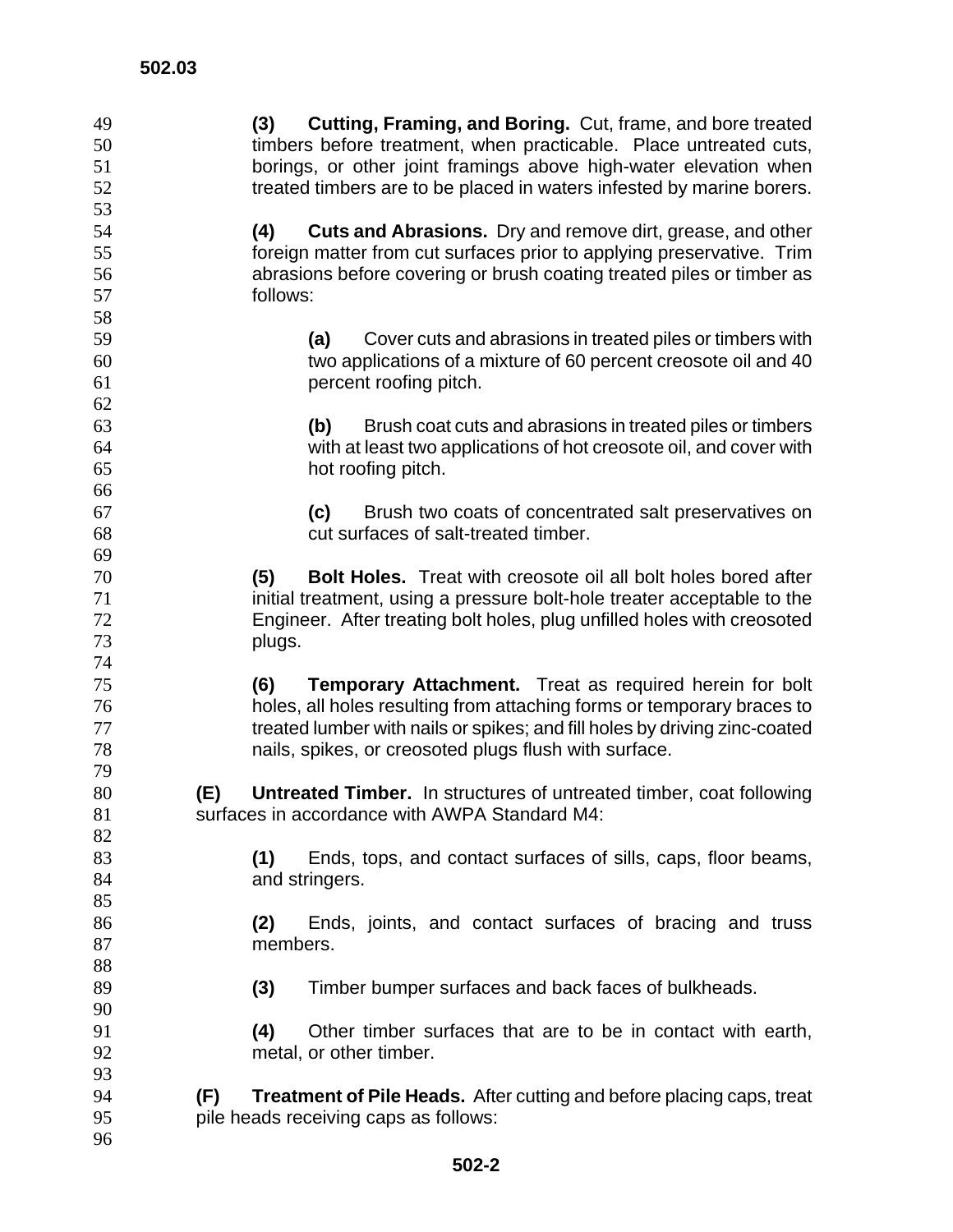| 99  | method.     |                                                                               |
|-----|-------------|-------------------------------------------------------------------------------|
| 100 |             |                                                                               |
| 101 | (a)         | <b>Zinc Covering.</b> Cover sawed surface with:                               |
| 102 |             |                                                                               |
| 103 |             | Three applications of a mixture of 60 percent<br>1.                           |
| 104 |             | creosote oil and 40 percent roofing pitch.                                    |
| 105 |             |                                                                               |
| 106 |             | 2.<br>Thoroughly brush coat with three applications of                        |
| 107 |             | hot creosote oil, and cover with hot roofing pitch.                           |
| 108 |             |                                                                               |
| 109 |             | Before placing cap, place sheet of No. 12 gage zinc on                        |
| 110 |             | each pile head. Sheet of zinc shall be of sufficient size to                  |
| 111 |             | project at least 4 inches beyond pile. Bend down, trim neatly,                |
| 112 |             | and fasten sheet of zinc to pile face with large-headed zinc-                 |
| 113 |             | coated roofing nails.                                                         |
| 114 |             |                                                                               |
| 115 | (b)         | <b>Fabric Covering.</b> Cover pile heads with alternate                       |
| 116 |             | layers of hot pitch and waterproofing cotton fabric conforming                |
| 117 |             | to ASTM D 173. Use four applications of pitch and three layers                |
| 118 |             | of fabric. Cut fabric large enough to cover pile top and fold                 |
| 119 |             | down at least 6 inches along all sides of pile. Fold down fabric              |
| 120 |             | neatly over pile and secure with large headed zinc-coated                     |
| 121 |             | nails; or by binding or serving with not less than seven                      |
| 122 |             | complete turns of zinc-coated wire, held in place by                          |
| 123 |             | large-headed zinc-coated nails and staples. Trim edges of                     |
| 124 |             | fabric projecting below wire wrapping.                                        |
| 125 |             |                                                                               |
| 126 | (2)         | <b>Untreated Piles.</b> Apply the following treatments to untreated           |
| 127 | pile heads: |                                                                               |
| 128 |             |                                                                               |
| 129 | (a)         | Brush coat sawed surface thoroughly with two                                  |
| 130 |             | applications of hot creosote oil.                                             |
| 131 |             |                                                                               |
| 132 | (b)         | Coat sawed surface heavily with red primer paint.                             |
| 133 |             | Cover untreated piles with cotton duck of at least 8-ounce                    |
| 134 |             | weight. Fold duck down over sides of pile and secure with                     |
| 135 |             | large-headed roofing nails. Trim edges of duck below nails.                   |
| 136 |             | Waterproof duck by thoroughly saturating and coating with one                 |
| 137 |             | or more applications of red primer paint.                                     |
| 138 |             |                                                                               |
| 139 | (G)         | Holes for Bolts, Dowels, Rods, and Lag Screws. Bore holes for                 |
| 140 |             | round drift-bolts and dowels 1/16 inch less in diameter than bolt or dowel to |
| 141 |             | be used. Bore holes for square drift-bolts or dowels equal in diameter to the |
| 142 |             | least dimension of bolt or dowel. Bore holes for machine bolts same           |
| 143 |             |                                                                               |
|     |             |                                                                               |

97 **(1) Treated Piles.** Protect heads of treated timber piles by<br>98 following methods. Unless otherwise specified, use fabric covering

following methods. Unless otherwise specified, use fabric covering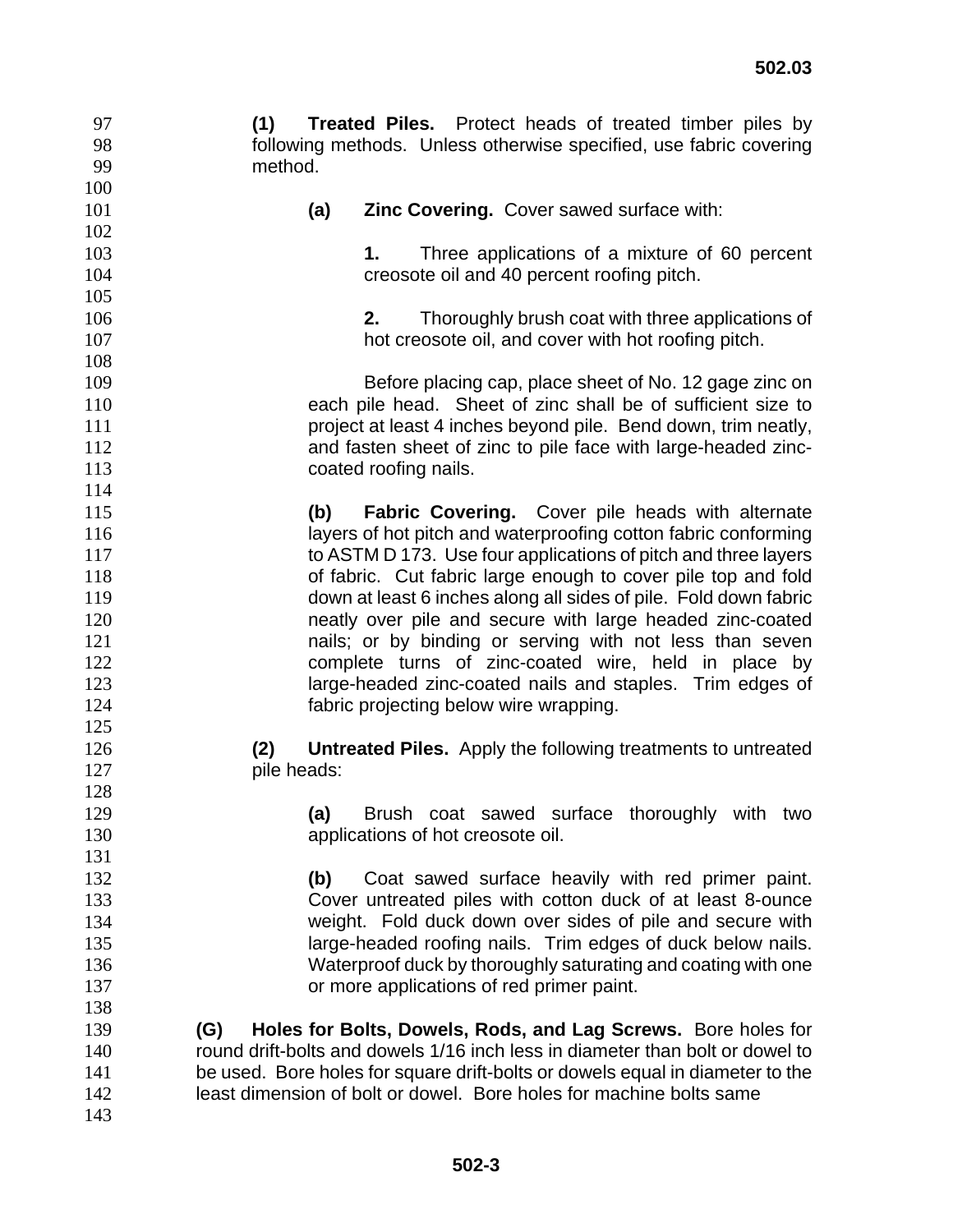diameter as bolt. Bore holes for rods 1/16 inch greater in diameter than rod. Bore holes for lag screws not larger than body of the screw at base of hread. **(H) Bolts and Washers.** Use washers of size and type specified, under bolt heads and nuts. Lock nuts of bolts after final tightening by burring threads. Furnish bolts having surplus threading of at least 3/8 inch per foot of timber thickness. **(I) Countersinking.** Countersink wherever the contract documents require smooth faces. Paint horizontal recesses, formed for countersinking, with hot creosote oil. Fill horizontal recesses with hot pitch after bolt or screw is in place. **(J) Timber Connectors.** Use split ring, toothed ring, shear plate, or spike grid timber connectors. Install split ring and shear plate connectors in precut grooves of dimensions as specified herein, or as recommended by manufacturer. Cut timber connector grooves concentric with bolt hole; conform to cross-sectional shape of rings, and provide a snug fit. Cut inside groove diameter larger than nominal ring diameter. Force toothed rings and spike grids into the wood so that timbers will be in firm contact. Use pressure equipment that does not damage the wood. Embed all connectors of this type at a joint uniformly and simultaneously. Fabricate structural members using connectors prior to preservative treatment. Drill bolt holes within 1/16 inch from required placement. Drill bolt holes 1/16 inch larger than bolt diameter and perpendicular to timber face. Store timber after fabrication, in a manner that will prevent dimensional changes in members before assembly. **If dimensions of material and details are not specified, submit shop** drawings showing dimension and details. **(K) Framing.** Cut and frame lumber and timber to a close fit so that joints have an even bearing over entire contact surfaces. Cut mortises and tenons 182 true to size for their full depth to allow for a snug fit without shim. Open joints will be rejected. **(L) Pile Bents.** Drive piles in accordance with the contract documents, with a variation of above-ground portion of not more than 1/4 inch per foot from vertical; or batter so that cap may be placed in the specified location without excessive manipulation of piles. Redrive, or use other methods acceptable to the Engineer, to avoid such manipulations. Shimming on tops of piles will not be permitted.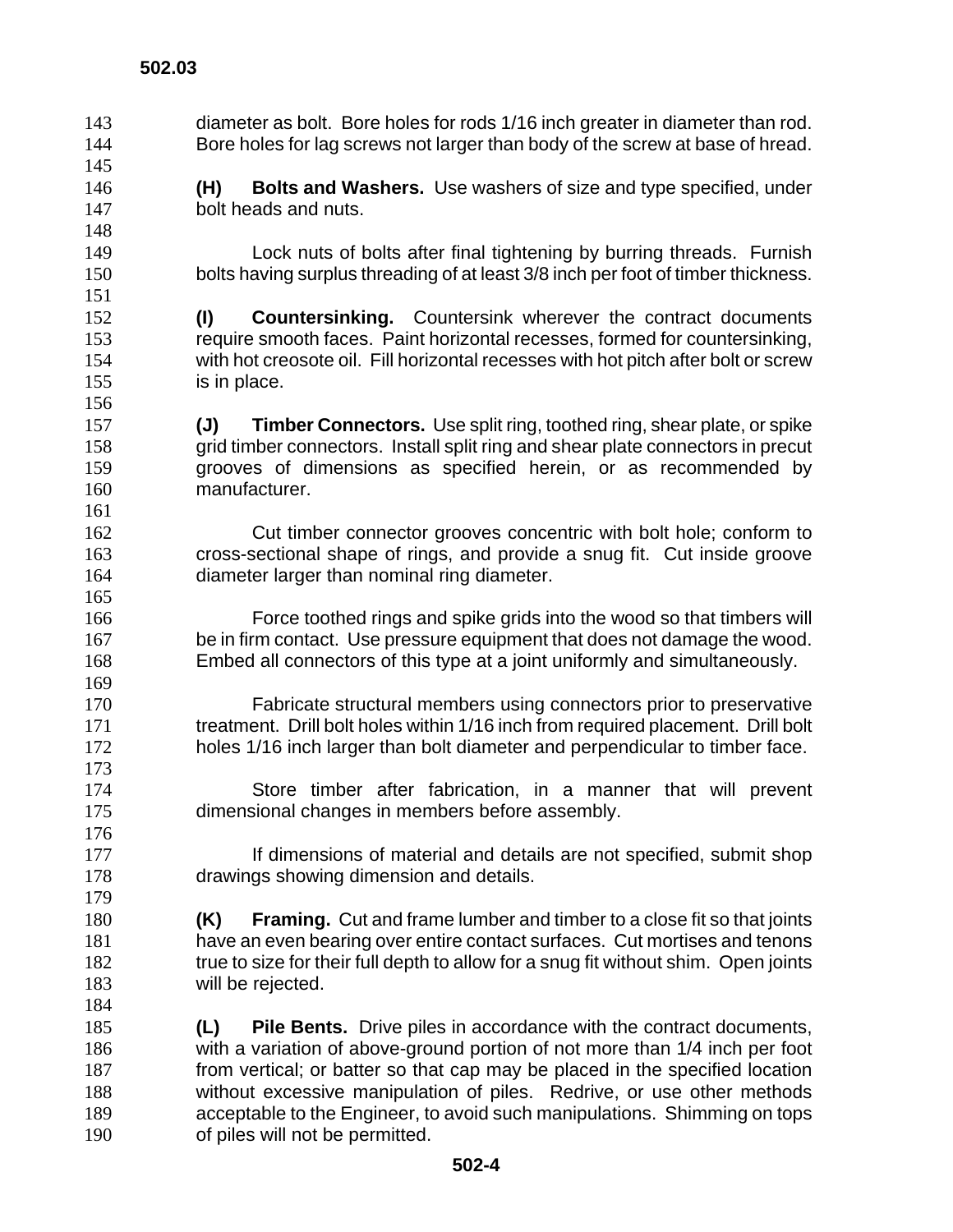Select pile sizes to avoid undue bending or distortion of sway bracing. Exercise care in distribution of piles, of varying sizes, to secure uniform strength and rigidity in bents of structures.

Make cut-offs to ensure even and uniform bearing between cap and piles.

**(M) Framed Bents.** 

**(1) Mud Sills.** For mud sills made from untreated timber, use redwood, heart cedar, heart cypress, or other timber acceptable to the Engineer. Embed mud sills firmly and evenly to solid bearing and tamp in place.

**(2) Concrete Pedestals.** Finish concrete pedestals for support of framed bents to provide an even bearing surface for sills or posts. Use dowels of minimum 3/4-inch diameter to anchor sills or posts. Form concrete pedestal around anchor sill or post so that anchor projects at least 6 inches above top of pedestal.

**(3) Sills.** Provide sills with true and even bearing on mud sills, piles, or pedestals. Drift-bolt sills to mud sills or piles, with bolts of not less than 3/4-inch diameter that extend into mud sills or piles at least 6 inches. When possible, remove earth from contact with sills.

**(4) Posts.** Fasten posts to pedestals with dowels of not less than 3/4-inch diameter, extending at least 6 inches into posts.

Fasten posts to sills by the following methods:

**(a)** By dowels of not less than 3/4-inch diameter, extending at least 6 inches into posts and sills.

**(b)** By drift-bolts of not less than 3/4-inch diameter, driven diagonally through post base and extending at least 9 inches 227 into sill. Drive drift-bolts into holes, as indicated in the contract documents, at a 45-degree angle and so that drift bolts enter post at least 6 inches above post base.

**(N) Caps.** Place timber caps, with ends aligned, in a manner to secure an even and uniform bearing over tops of supporting posts or piles. Secure caps by drift-bolts of not less than 3/4-inch diameter, extending at least 9 inches into approximate center of posts or piles.

**(O) Bracing.** Bolt ends and intermediate intersections of bracing through pile, post, or cap using bolt of not less than 5/8-inch diameter. Use bracing of sufficient length to provide a minimum edge distance of 8 inches between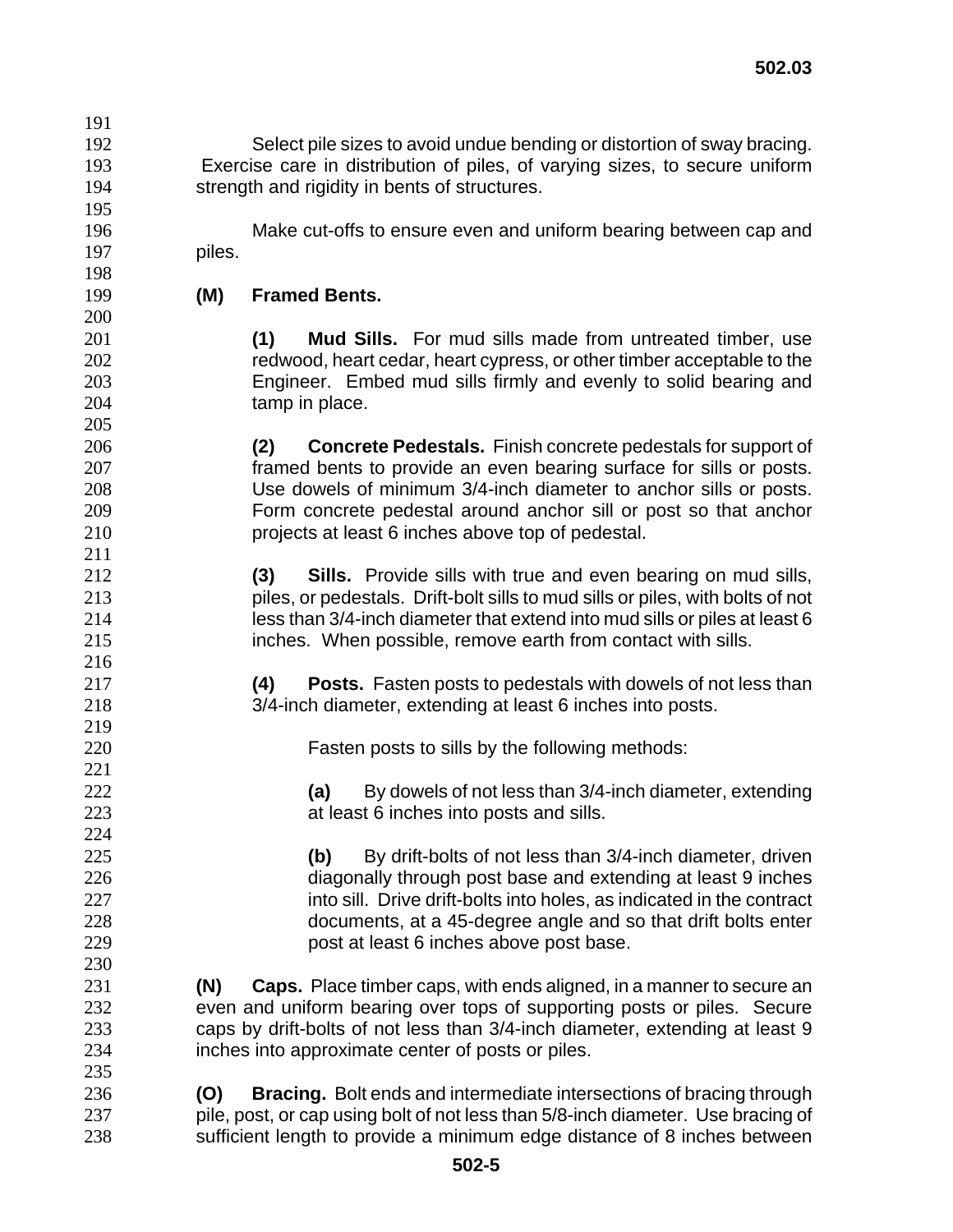| 239 | outside of bolt and end of brace.                                                   |
|-----|-------------------------------------------------------------------------------------|
| 240 |                                                                                     |
| 241 | <b>Stringers.</b> Size stringers at bearings and place in position so that<br>(P)   |
| 242 | knots near edges will be in top portion of stringers.                               |
| 243 |                                                                                     |
| 244 | Join outside stringers with lap joints or butt joints with ends cut on a            |
| 245 | taper. Lap join interior stringers to take bearing over full width of floorbeam     |
| 246 | or cap at each end. Separate lapped ends of untreated stringers at least 1/2        |
| 247 | inch for circulation of air, and securely fasten by drift-bolting. Stagger joints   |
| 248 | when stringers are two panels in length.                                            |
| 249 |                                                                                     |
| 250 | Place cross-bridging at center of each span. Frame cross bridging                   |
| 251 | between stringers neatly, and toe-nail with at least two nails in each end.         |
| 252 | Provide full bearing of cross-bridging members, at each end, against sides of       |
| 253 | stringers.                                                                          |
| 254 |                                                                                     |
| 255 | <b>Plank Floors.</b> Use planks for flooring that are surfaced on four sides<br>(Q) |
| 256 | $(S4S)$ .                                                                           |
| 257 |                                                                                     |
| 258 | Provide single plank floors, in accordance with the contract                        |
| 259 | documents, consisting of a single thickness of plank supported by stringers         |
| 260 | or joists. Lay planks heart side down, with 1/4-inch openings between planks        |
| 261 | for seasoned material, and with tight joints for unseasoned material. Spike         |
| 262 | each plank securely to each joist. Lay planks so that no two adjacent planks        |
| 263 | vary in thickness by more than 1/16 inch.                                           |
| 264 |                                                                                     |
| 265 | Provide two-ply timber floors, in accordance with the contract                      |
| 266 | documents, consisting of two layers of flooring supported on stringers or           |
| 267 | Pressure treat lower course with creosote oil. Lay top course<br>joists.            |
| 268 | diagonally or parallel to roadway centerline, in accordance with the contract       |
| 269 | documents. Fasten each floor piece securely to lower course. Stagger joints         |
| 270 | in adjacent timbers at least 3 feet. Securely fasten ends of flooring when top      |
| 271 | flooring is placed parallel to roadway centerline. Bevel these members at           |
| 272 | each end of the bridge.                                                             |
| 273 |                                                                                     |
| 274 | Nail-Laminated or Strip Floors. Place strips on edge, at right angles<br>(R)        |
| 275 | to roadway centerline. Nail each strip to preceding strip at each end and at        |
| 276 | approximately 18-inch intervals, with nails driven alternately near top and         |
| 277 | bottom edges. Use nails of sufficient length to pass through two strips and at      |
| 278 | least halfway through third strip.                                                  |
| 279 |                                                                                     |
| 280 | If timber supports are used, toe-nail every other strip to every other              |
| 281 | support. Use nails of size specified in the contract documents. When steel          |
| 282 | supports are used, attach strips to steel supports using zinc-coated                |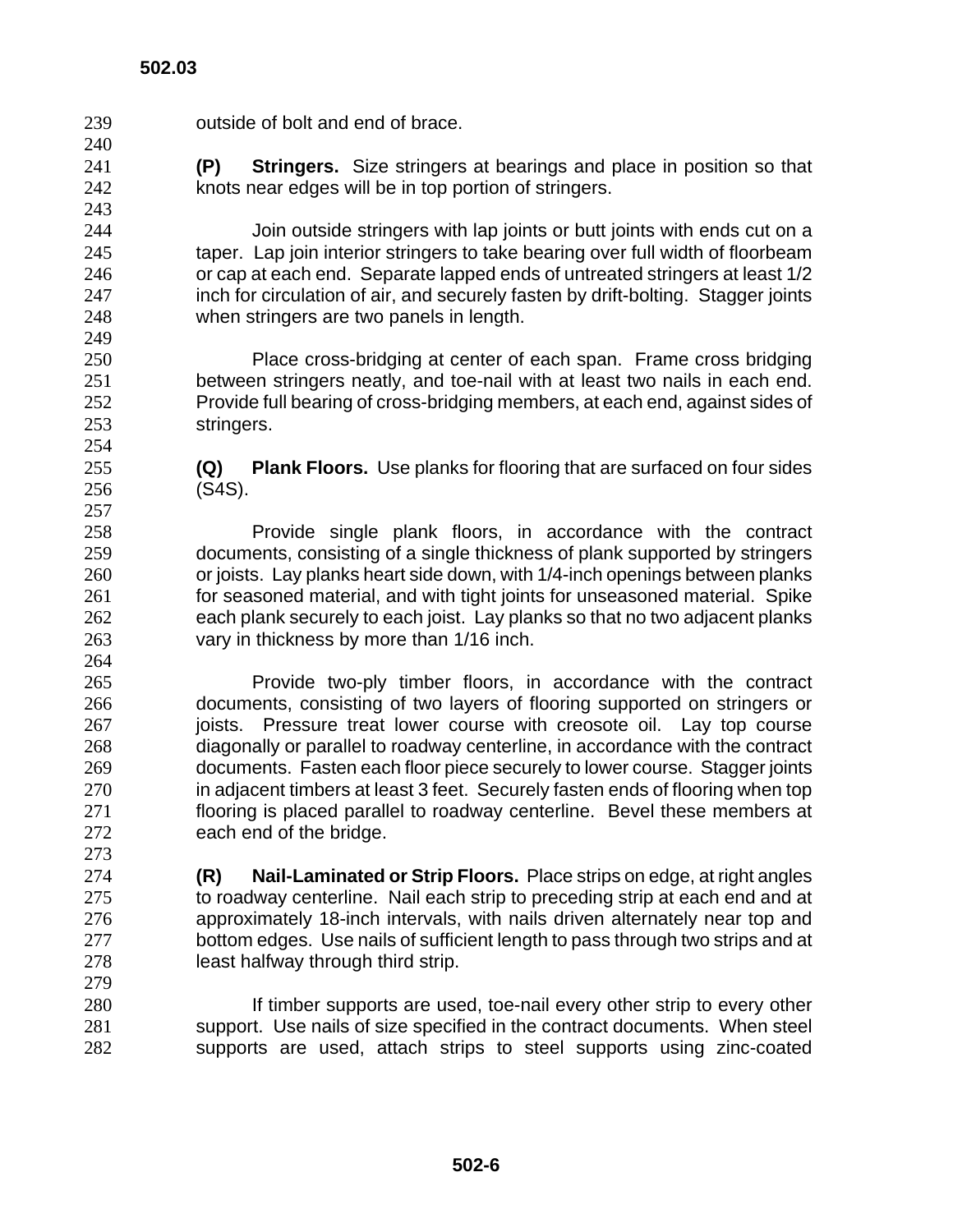metal clips acceptable to the Engineer. Ensure that each strip is vertical and tight against preceding strip, and bearing evenly on supports. **(S) Wheel Guards and Railing.** Frame and erect wheel guards and railing, in accordance with the contract documents and true to line and grade. Use wheel guards, rails, and rail posts that are surfaced on four sides (S4S). Lay wheel guards in sections not less than 12 feet long, except where necessary to match expansion joints or end joints. **(T) Trusses.** Fabricate trusses with no irregularities of line. Provide chords that are straight and true from end to end in horizontal projection; and show a smooth curve through panel points conforming to correct camber in vertical projection. Uneven or rough cuts at points of bearing will be rejected. **(U) Erection of Railing.** Build railings after removal of falsework and adjustment of trusses to correct alignment and camber. **(V) Painting. (1) General.** Apply three coats of paint to rails and rail posts of untreated timber or timber treated with preservative salts. Paint parts of structure, other than rails and rail posts, in accordance with the contract documents. Paint hardware as specified for timber. Paint metal parts, except hardware, with one shop coat and two field coats, in accordance with Section 501 - Steel Structures. Use type of paint as specified in the contract documents. Painting of timber structures includes: **(a)** Preparing timber and metal surfaces. **(b)** Applying, protecting, and drying paint coatings. **(c)** Supplying tools, tackle, scaffolding, labor and materials necessary for entire work. **(2) Weather Conditions.** Do not apply paint when: **(a)** Air temperature is below 40 degrees Fahrenheit. **(b)** Air is misty. **(c)** Surfaces are damp.